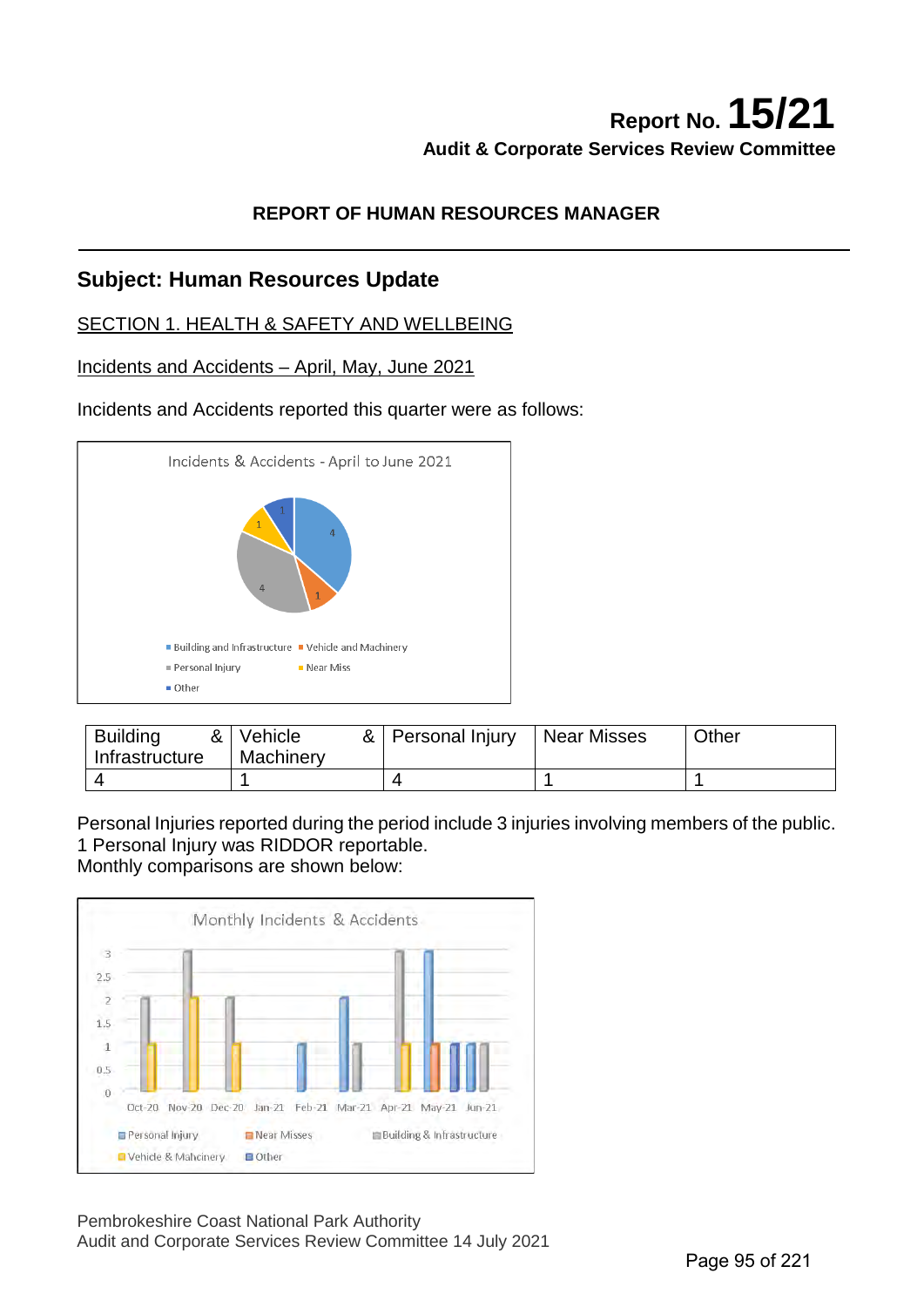### Sickness and Absence Absence figures since January 2021 are shown below:



Three long term absences cases have now been managed through to conclusion, therefore it is anticipated that long term absences will be greatly reduced from July onwards. The average absence rates for the Authority up to May 2021 are as follows:

- Average %age of hours lost as a result of sickness absences per employee excluding Long Term Sickness - 1.02%
- Average %age of hours lost as a result of sickness absences per employee including Long Term Sickness - 3.32%

## Policy Development

The following policies have been through a process of consultation and engagement with stakeholders during the period, namely:

- Bullying and Harassment Policy
- **Flexible Working Policy**

The Bullying and Harassment Policy, which was a new policy for the Authority was approved by the Personnel Committee on 23 June 2021 subject to minor changes.

The Flexible Working Policy will be discussed at the next Staff Reps meeting in July, after having received extension feedback from staff. Approval will then be sought by the Leadership Team.

### H&S Risk Assessments

Work is on-going with departmental managers updating Risk Assessments for all activities changing as a result of Covid-19 restrictions and changes. The following Risk Assessments were approved during the period:

- Meadows Celebration Day
- PCNPA Minibus
- Cilrhedyn Workshop

Pembrokeshire Coast National Park Authority Audit and Corporate Services Review Committee 14 July 2021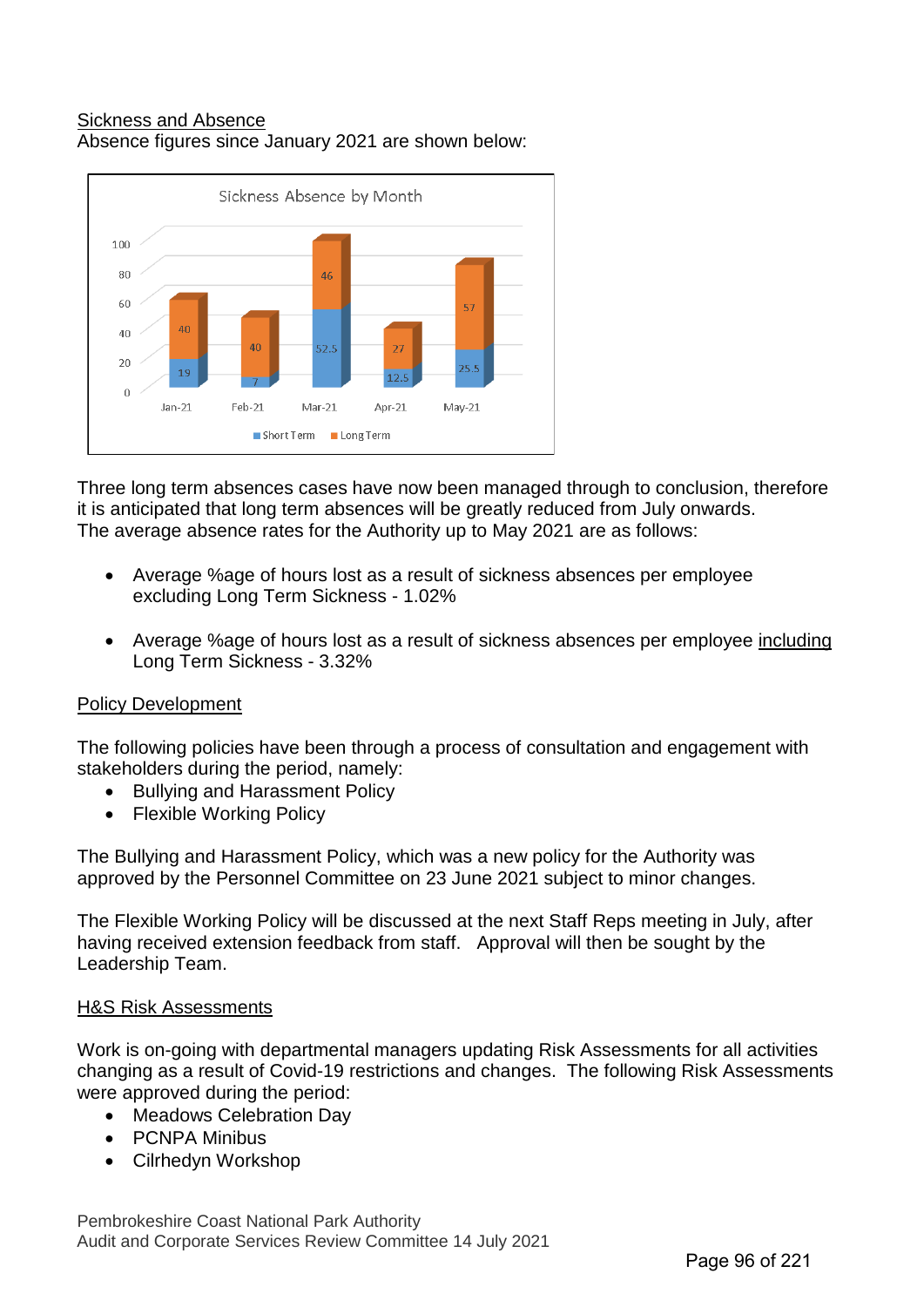- Oriel y Parc
- Mobility Scooter Castell Henllys
- Group and Individual Volunteering Risk Assessments

## **Training**

Training during the period includes the following:

- Youth Mental Health First Aid Training
- Brush Cutter Training

## Next quarter

Health and Safety priorities for the next quarter include:

- Surveillance testing for Cilrhedyn Woodland Centre staff to ensure compliance with HSE Guidance note EH4
- Updated Long and Short Term Sickness Absence procedure
- Authority Health & Safety Meeting

## **SECITON 2. HUMAN RESOURCES**

## Headcount



## Age profile of workforce

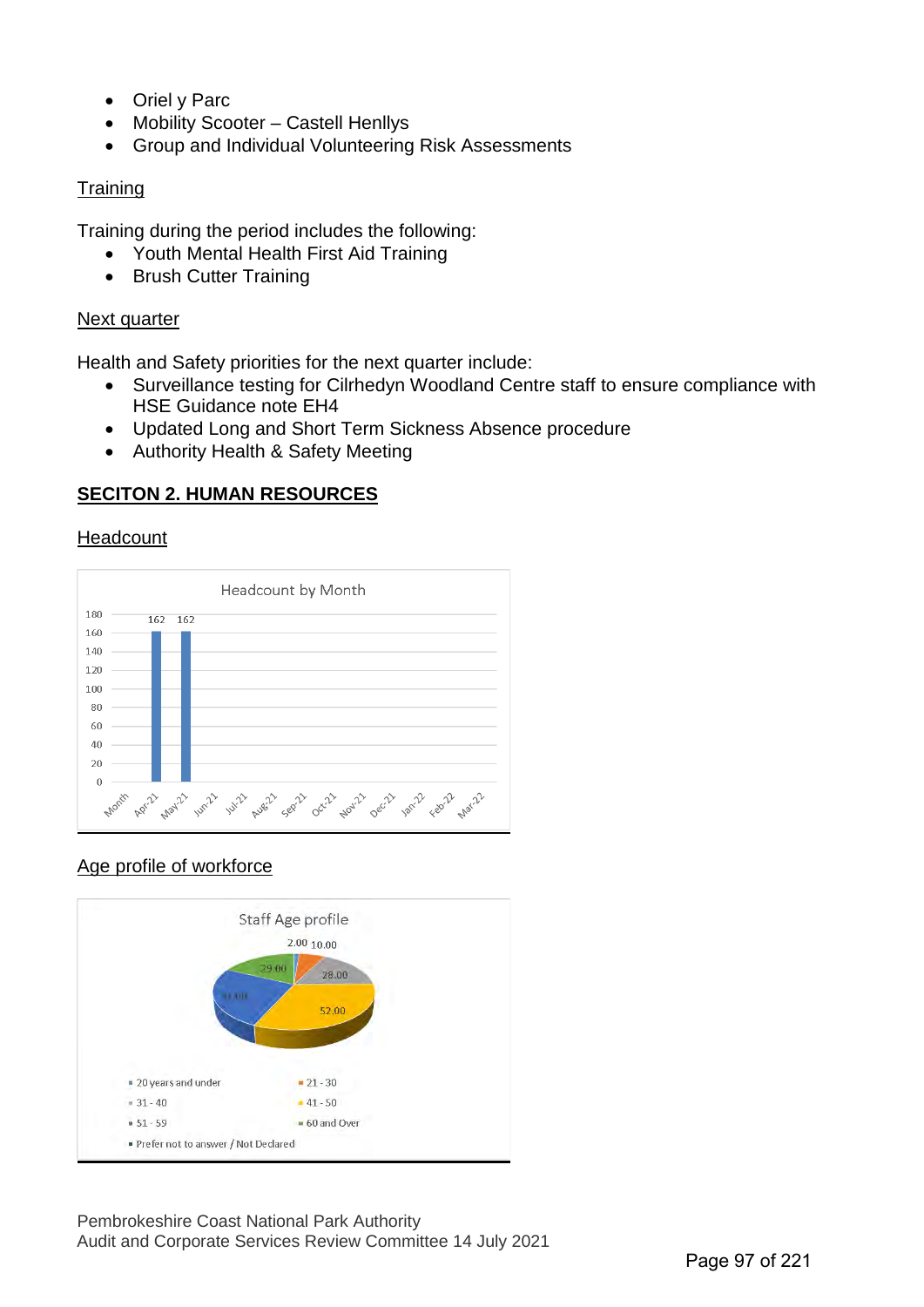## Length of service



## Recruitment Activity

The number of roles advertised during the period is shown below:



3 roles were offered to internal Officers of the Authority on promotion. These were:

- Senior Planner
- Administration Assistant (DM)
- Warden (Grade 4)

### Performance Management and Staff Wellbeing

6 monthly Work and Wellbeing Reviews were well underway by managers and staff during the period.

Due to the Centres reopening during the period, not all reviews have been finalised. The completion rate for reviews stands at 48%.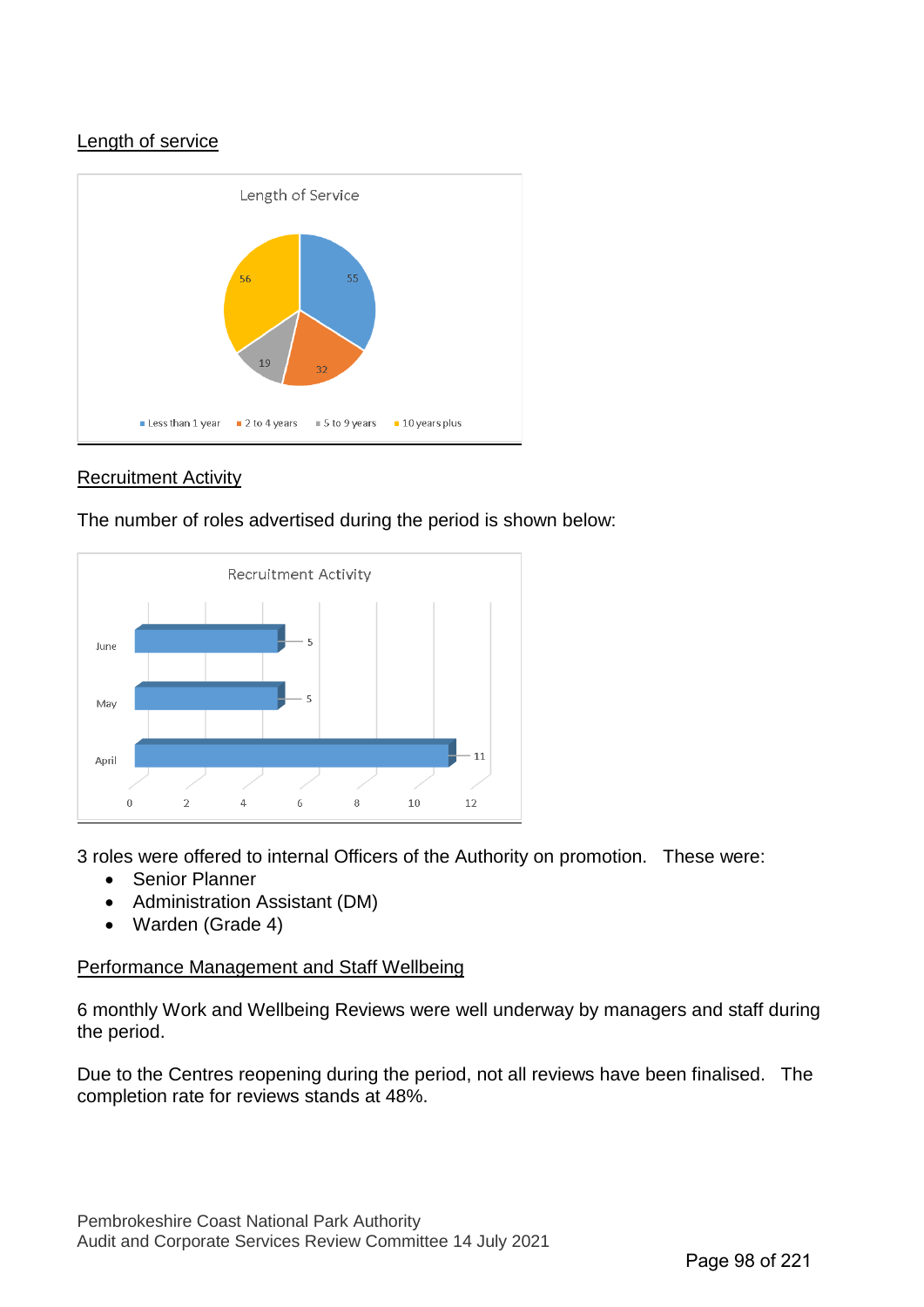## Employee Engagement

A Virtual Bingo event took place on 22 April 2021 to build staff morale and camaraderie. 31 members of staff attended. Plans are being developed for a further event in July/August.

As a result of the Employee Opinion Survey, a draft Action Plan has now been completed for discussion and agreement with the Leadership Team in July.

### **Projects**

Disability Confident

**B** disability

The Authority have been signed up to be a Disability Confident employer through the DWP's scheme, aimed at

- challenging attitudes towards disability
- increasing understanding of disability
- removing barriers to disabled people and those with long-term health conditions; and
- ensuring that disabled people have the opportunities to fulfil their potential and realise their aspirations.

As part of this commitment the Authority has to - commit to inclusive and accessible recruitment; communicate vacancies and offer an interview to disabled people meeting essential job requirements; and provide reasonable adjustments and support existing employees.

Over the coming months, the Authority will be required to develop a plan to actively promote work experience to disabled candidates as part of the pledge.

#### cezanne Cezanne HR System

Work has nearly been completed to migrate data from Pobl y Parc to Cezanne HR. Cezanne HR will be the new system to replace SelectHR, which is due to become obsolete in 2022.

CezanneHR Self Service via mobile app gives line managers / supervisors the ability to view compliance against core learning, absence management and view staffing profiles. Line Managers also directly manage absence reporting and annual leave through the system. Employees can see information about themselves, request leave & notify sickness and update address and other details. Additional functionality will be added once the system has successfully bedded.

The system has already started to be rolled out on a phased approach across departments. IT, Finance and other head office functions have been piloting the system to address any glitches, before a wider rollout from July onwards.

User guides have been drawn up to support staff in using the system. Early feedback is positive.

To support its introduction the following documents have also been drafted during the period:

- Data Protection Risk Assessment *(approved)*
- HR Data Protection Privacy Policy *(draft only)*
- HR Data Retention and Disposal Policy *(draft only)*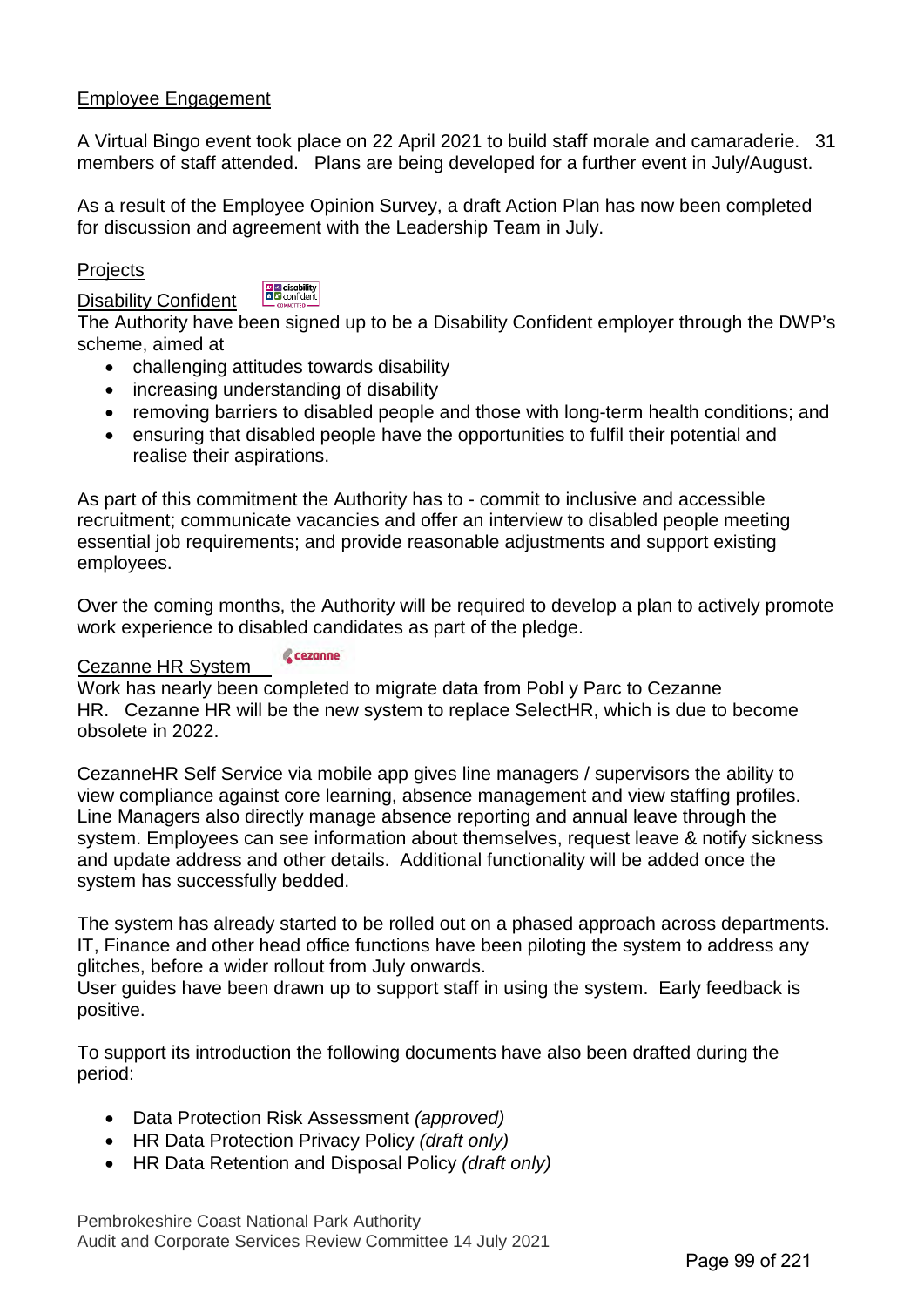#### Policy Development

The Personnel Committee were presented with a draft copy of the Human Resources People Strategy on 23 June 2021. Stakeholder feedback has been taken and the policy will be updated accordingly. A copy is provided as reference to the Audit and Corporate Services Review Committee.

### **Recommendation: Members are asked to NOTE this report**

*(Further information is available from the Kelland Dickens, Human Resources Manager, on 01646 624825 – email kellandd@pembrokeshirecoast.org.uk*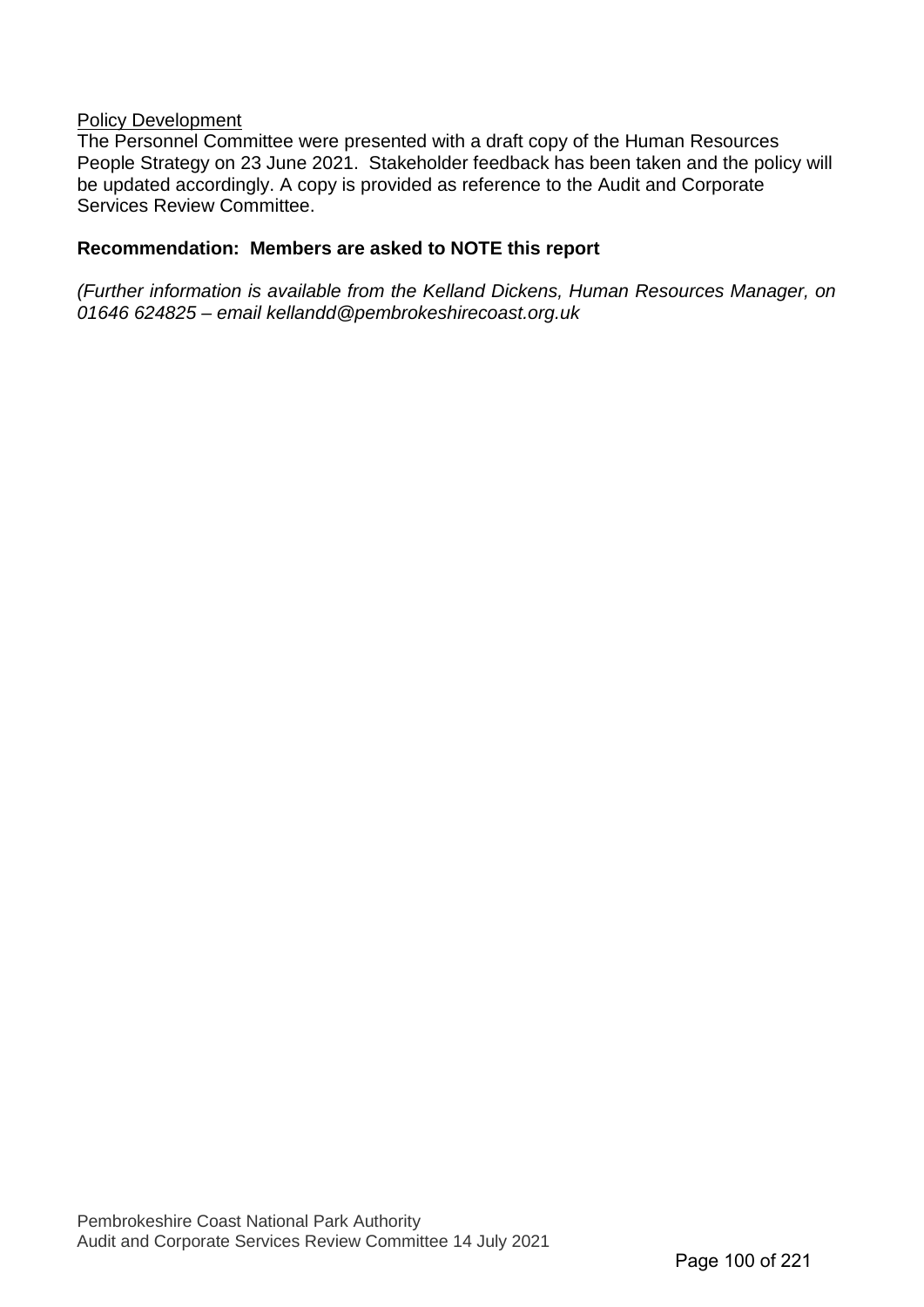

# *HR People Strategy (2021 – 2024)*



Parc Cenedlaethol Arfordir Penfro Pembrokeshire Coast National Park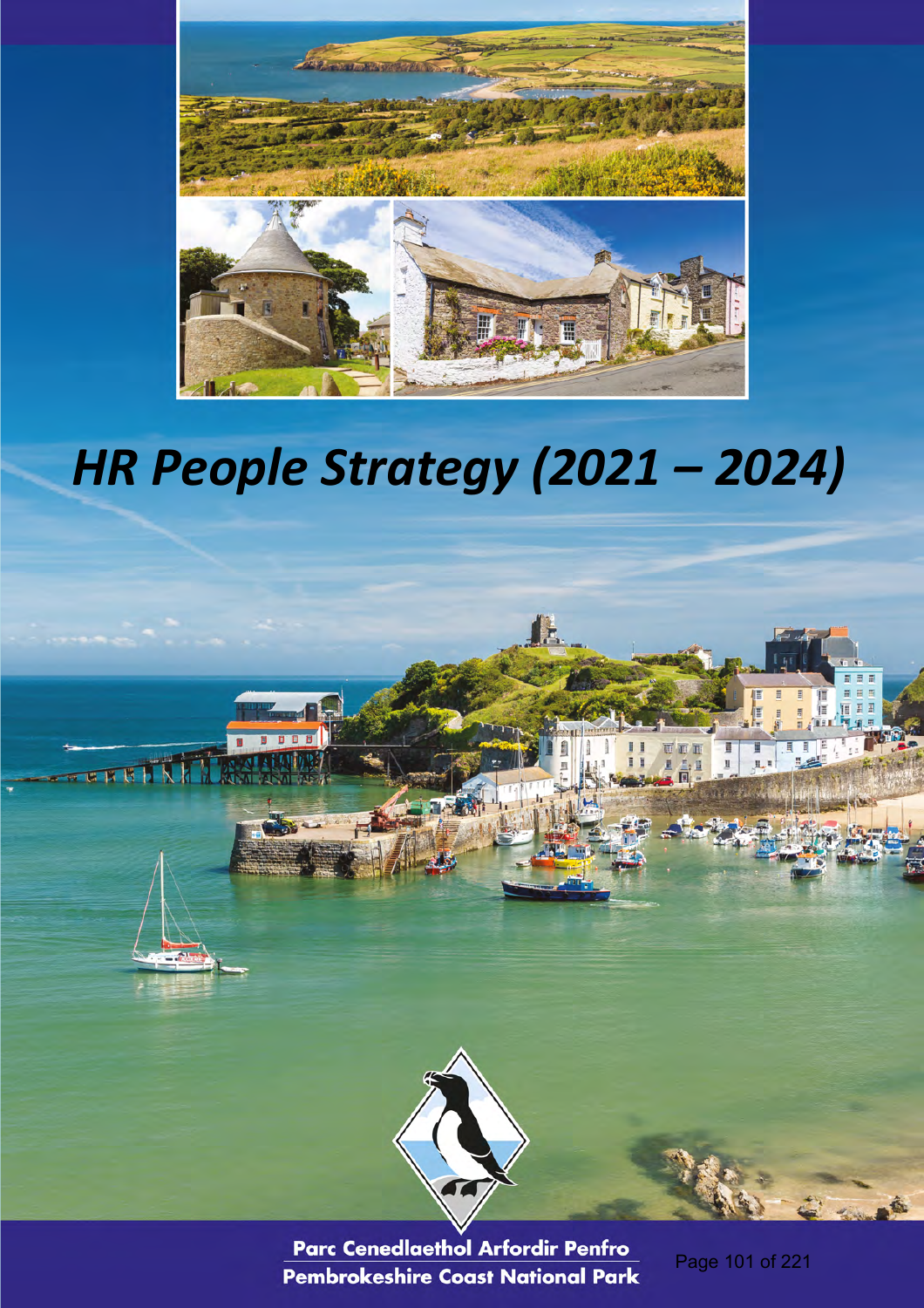

The Authority's Strategic Plan for 2021 – 22 sets out a plan for a National Park where nature, culture and communities thrive.

There are 4 themes in the Authority's Strategic Plan:

- 1. Conservation<br>2 Climate
- 2. Climate
- 3. Connection
- 4. Communities

Underneath of which, will be a set of operational objectives and metrics to drive the necessary change. To deliver the Strategic Plan we need a committed, competent and valued workforce which embeds the Authority's Values; and embeds Equality, Diversity and Inclusion in everything it does. The HR People Strategy is there to enable the Authority to achieve this.

The Strategy focuses on the six key areas of people management, all enabling the Authority to strive to become a 'great place to work'. These six priority areas are:

- 1. Reward and Recognition
- 2. Leadership and Management Development
- 3. Health & Safety and Staff Wellbeing
- 4. HR Operational Improvement
- 5. Engagement, Inclusion and Culture
- 6. Organisational Development

This document sets out what each of these priority areas will be, the actions HR will take to deliver them and the measures by which it will judge success. It also helps readers understand the services provided by HR and its service commitment to staff and managers alike; and the role of manager in supporting the HR People Strategy.

At the heart of this strategy is an understanding that:

*'It's our people that define who Pembrokeshire Coast National Park Authority are and all that we do'.*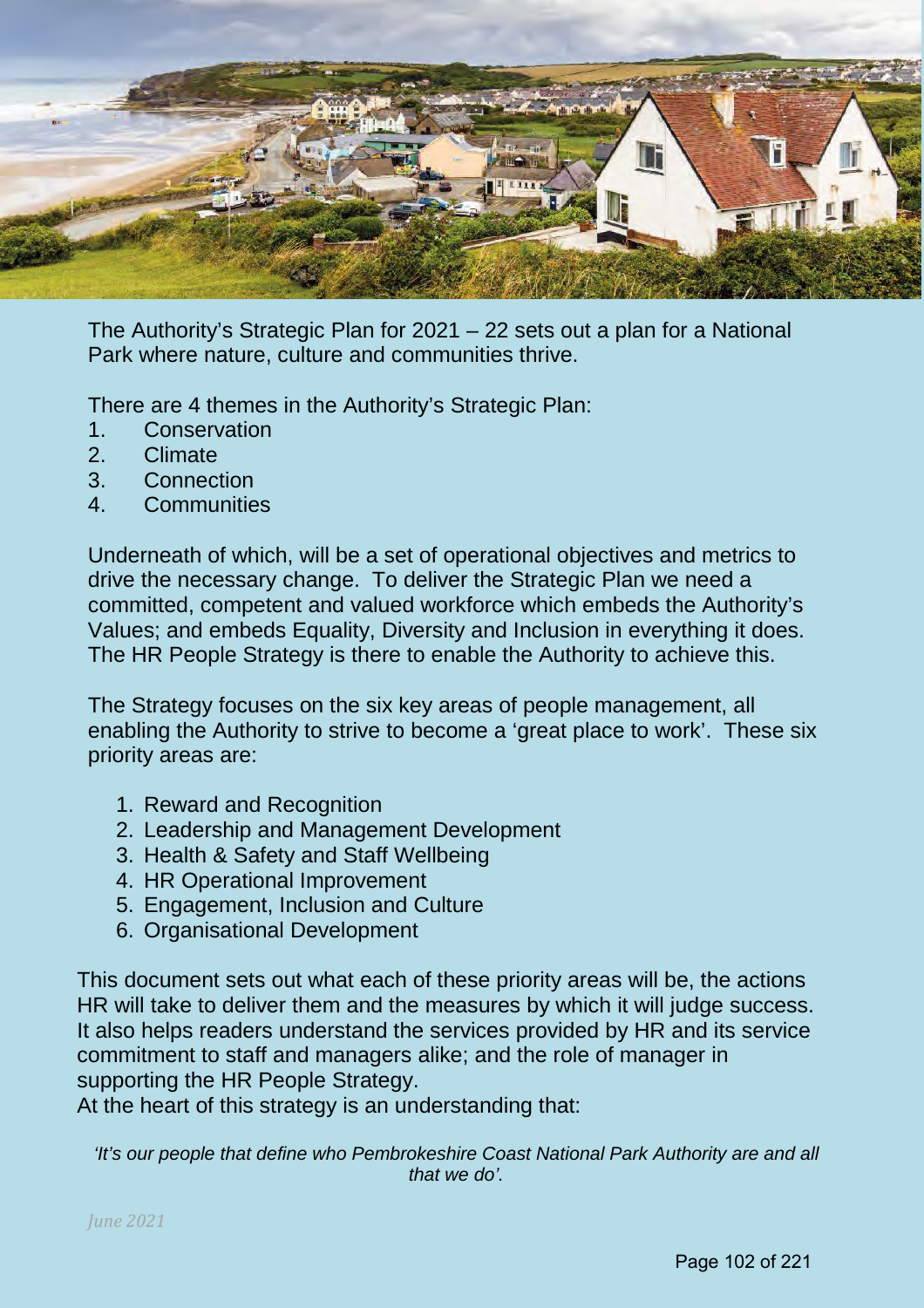## **HR's Service Commitments**

To deliver services that support the effective management and development of all staff.

To develop HR practices and solutions which produce positive outcomes for staff and managers.

To work effectively with other organisations and stakeholders.

To contribute to a workplace which is inclusive, high performing and committed.

HR's approach will be:

- Customer focused (staff and managers)
- Flexible and responsive
- Efficient
- Striving for continuous improvement
- Outcome based
- Aligned to the Strategic Plan

## **What activities HR undertake**

HR Administration | Recruitment Procedures and Processes | Performance and Behaviour Management Support | Occupational Health | Pay & Rewards | People Policy | Learning and Development | Leadership and Management Development | Health & Safety Advice | Staff Engagement | Staff Induction | Counselling Services | Work Experience | Equality, Diversity & Inclusion

## **The role of the manager**

Line managers have a very important role to play, not only in managing people and operations day-to-day, but also in implementing HR and other Authority polices and in supporting their team's development. Human Resources will work with managers to jointly recruit, appoint, manage, engage and develop staff to make sure they are successful in their roles.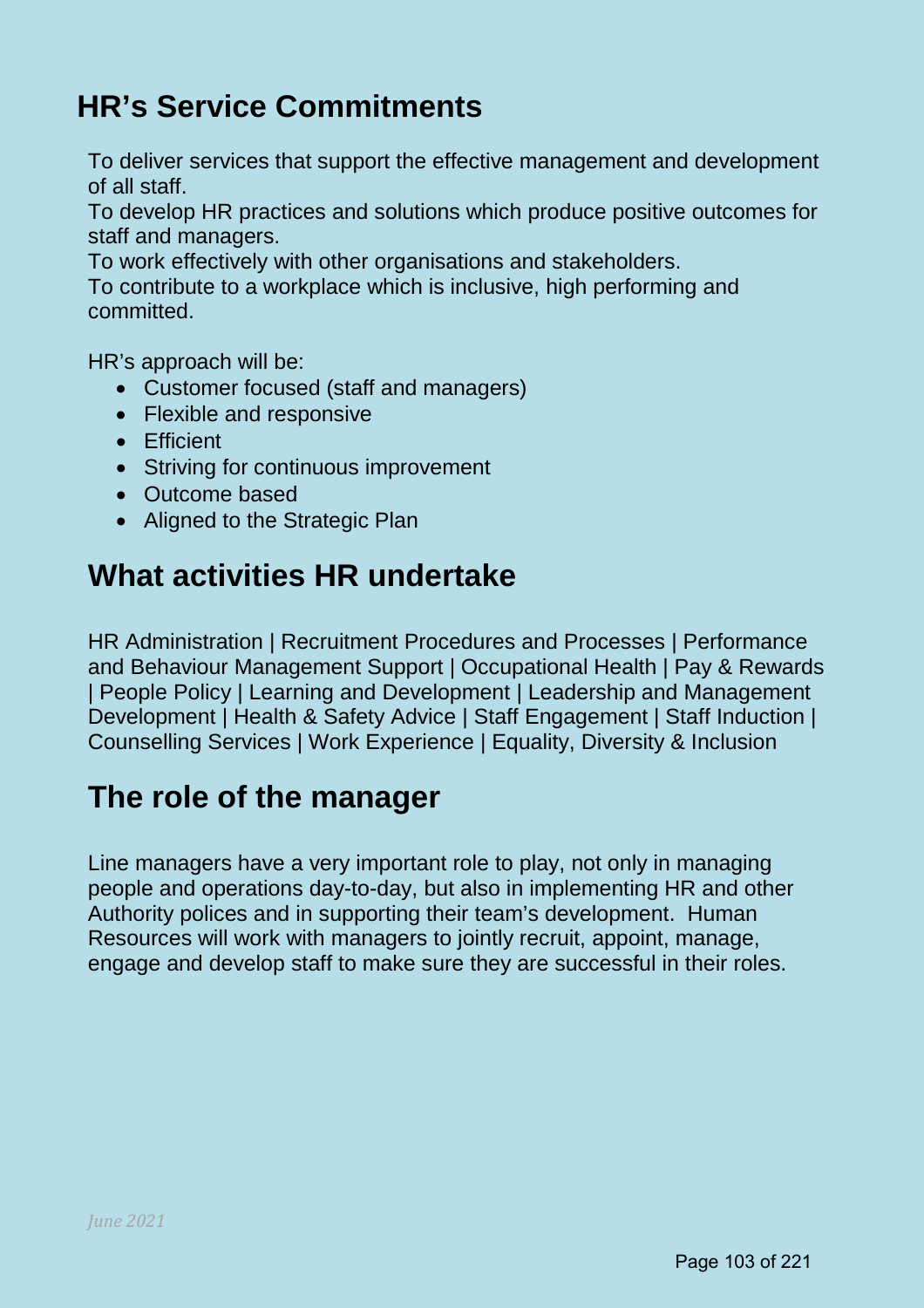## **HR People Strategy in detail…**

## **Reward and Recognition**

To ensure we have capable staff who are rewarded and appropriately motivated to maintain or improve their commitment to the Authority.

We will ensure our pay and reward structures are transparent and fair; that they are aligned to the Authority's Strategic Plan and enable us to retain and motivate existing staff and recruit new ones.

## **Objective: What we will do:**

- 1.Carry out a full review of the existing pay and reward structure.
- 2.Develop a new grading policy and procedure to support the review.
- 3.Determine an appropriate benchmark for our salaries to support the development of a new grading structure ensuring our pay and other benefits are competitive with the markets in which we seek to compete for the recruitment, motivation and retention of staff.
- 4.Carry out an Equal Pay Analysis and action plan from the results.
- 5.Develop a Staff Recognition Programme to drive high performance, delivery of the Strategic Plan, recognise success and embed the Authority's Core Values.

## **Measures of success:**

- PCNPA able to attract high quality candidates for all of its roles and have a 'fill first time' rate for all roles of 90%+
- Exit information from leavers indicates that reasons for leaving are factors other than reward.
- Employee Opinion Survey indicates that 80% of staff or more are satisfied with their employment conditions.
- That an Equal Pay Review indicates a narrow or negligible pay gap.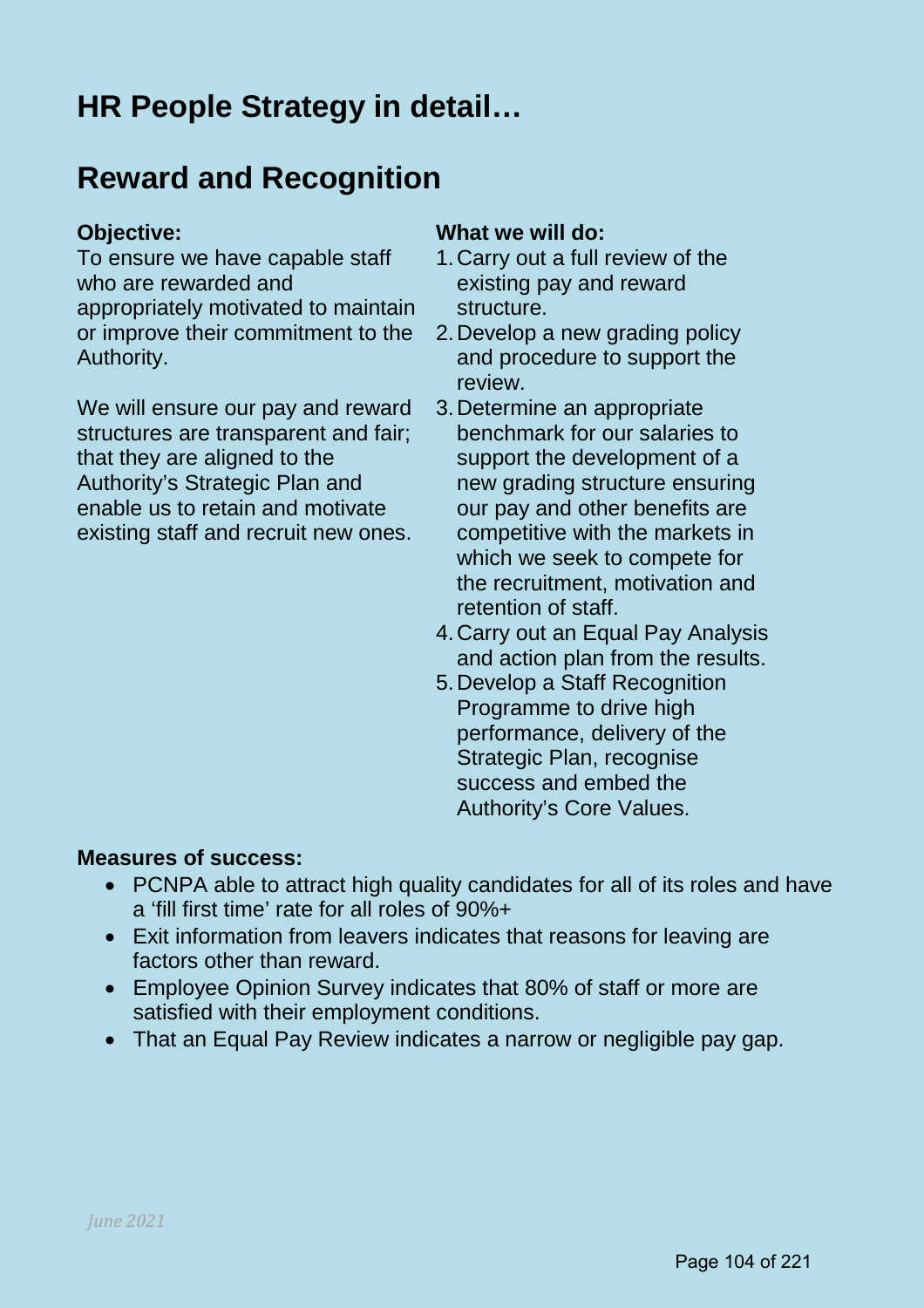## **Leadership and Management Development**

To develop the leadership and people management skills of our managers and identify and develop our 'managers for the future'.

The Authority will ensure our managers have the skills they need and will assess and monitor how leadership is perceived within the Authority.

We will make sure that managers are appropriately skilled and motivated for their people management responsibilities.

## **Objective: What we will do:**

- 1. Refine the framework for management behaviours that will support the Authority's Core Values and set out expectations for mangers and their staff.
- 2. Develop a Leadership and Management Development Programme *(including development of competencies, coaching, and 360 feedback)* linked to ILM accreditation.
- 3.Through the Employee Opinion Survey and Work and Wellbeing Reviews, identify areas where management skills are wanting and implement improvement plans.
- 4. Develop a Succession Management tool to spot future management talent and develop staff for future management roles.

## **Measures of success:**

- 90% of managers rate the provision of Management and Leadership Development as positive to their professional development.
- In the Employee Opinion Survey all questions relating to Leadership and Managers improved in terms of a positive response.
- A target of 90% of managers attending the Leadership and Management training.
- The 360 experience is seen as especially positive for managers and staff alike.
- All 'critical' posts have a succession plan to mitigate future risk.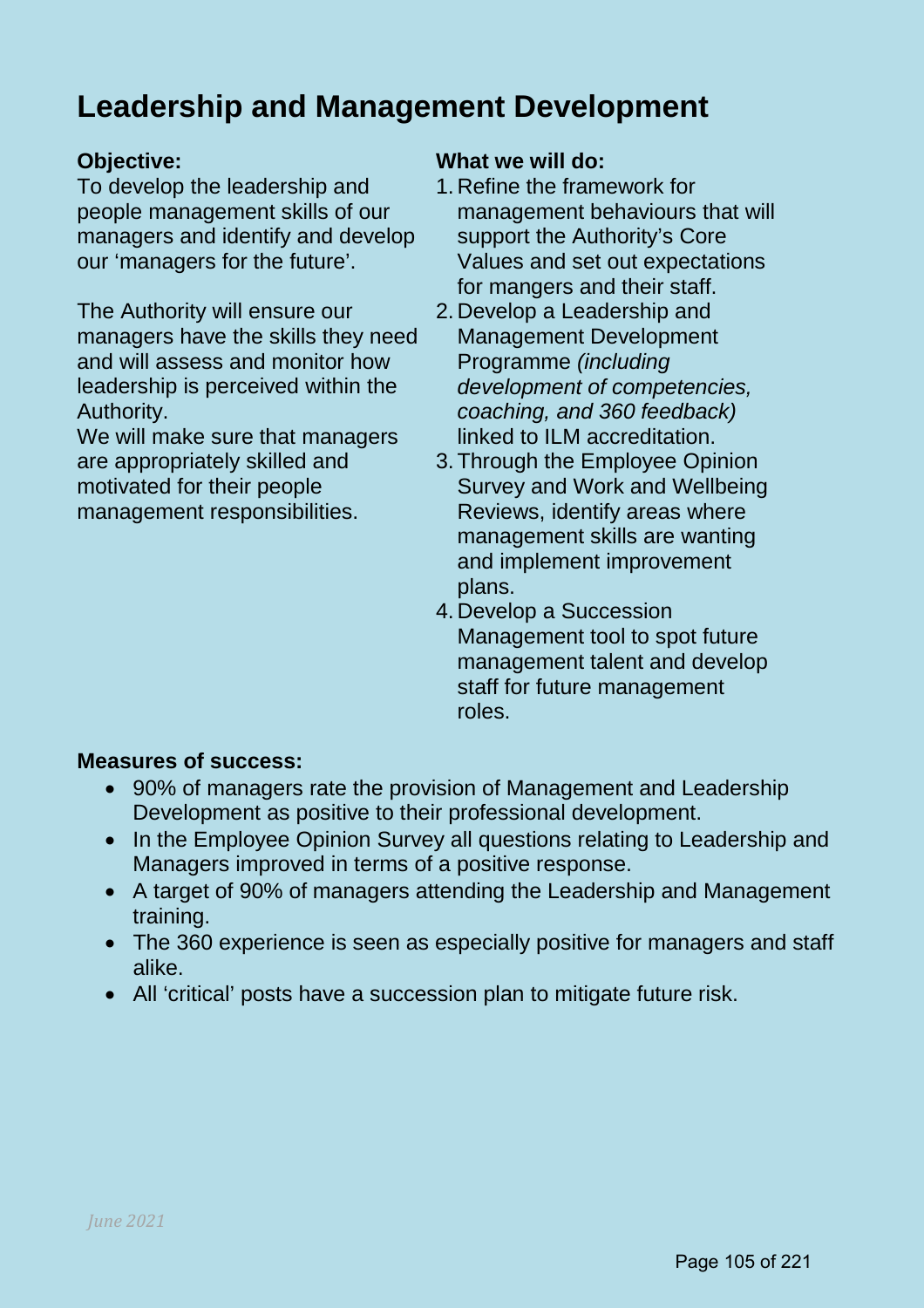## **Health & Safety and Staff Wellbeing**

To maintain and develop the Health & Safety of the Authority and strengthen the wellbeing and resilience of our staff.

Health & Safety and Staff Wellbeing will be a 'key priority' for the Authority. We will work with managers and staff to ensure that we have a safe and healthy environment in which to work. We will work to improve the wellbeing of our staff and seek to develop a culture where staff can take greater personal responsibility for their own wellbeing and resilience.

## **Objective: What we will do:**

- 1. Ensure managers maintain a focus on health, safety and wellbeing though regular supervision and annual Work and Wellbeing Reviews.
- 2. Conduct a Stress Audit to identify the causes of work related stress and mental health issues.
- 3. Develop resilience and stress management training for staff to alleviate work place stress.
- 4. Review governance and general management of the Health & Safety from Committee to staff forum level and review embedding a culture where departmental managers take greater personal responsibility.
- 5. Monitor the usage of our health and wellbeing programmes and associated support services.
- 6. Develop appropriate policies and training for mangers to support and manage sickness absence.
- 7. Seek ways to digitise Health & Safety and Accident & Incident processes.

## **Measures of success:**

- Accreditation of the Corporate Health Bronze Standard by 2021/2.
- Improvements in relevant sections of the Employee Opinion Survey.
- Successful digitisation of Accident & Incident reporting.
- Increased Health and Safety Awareness as evidenced through Employee Opinion Survey.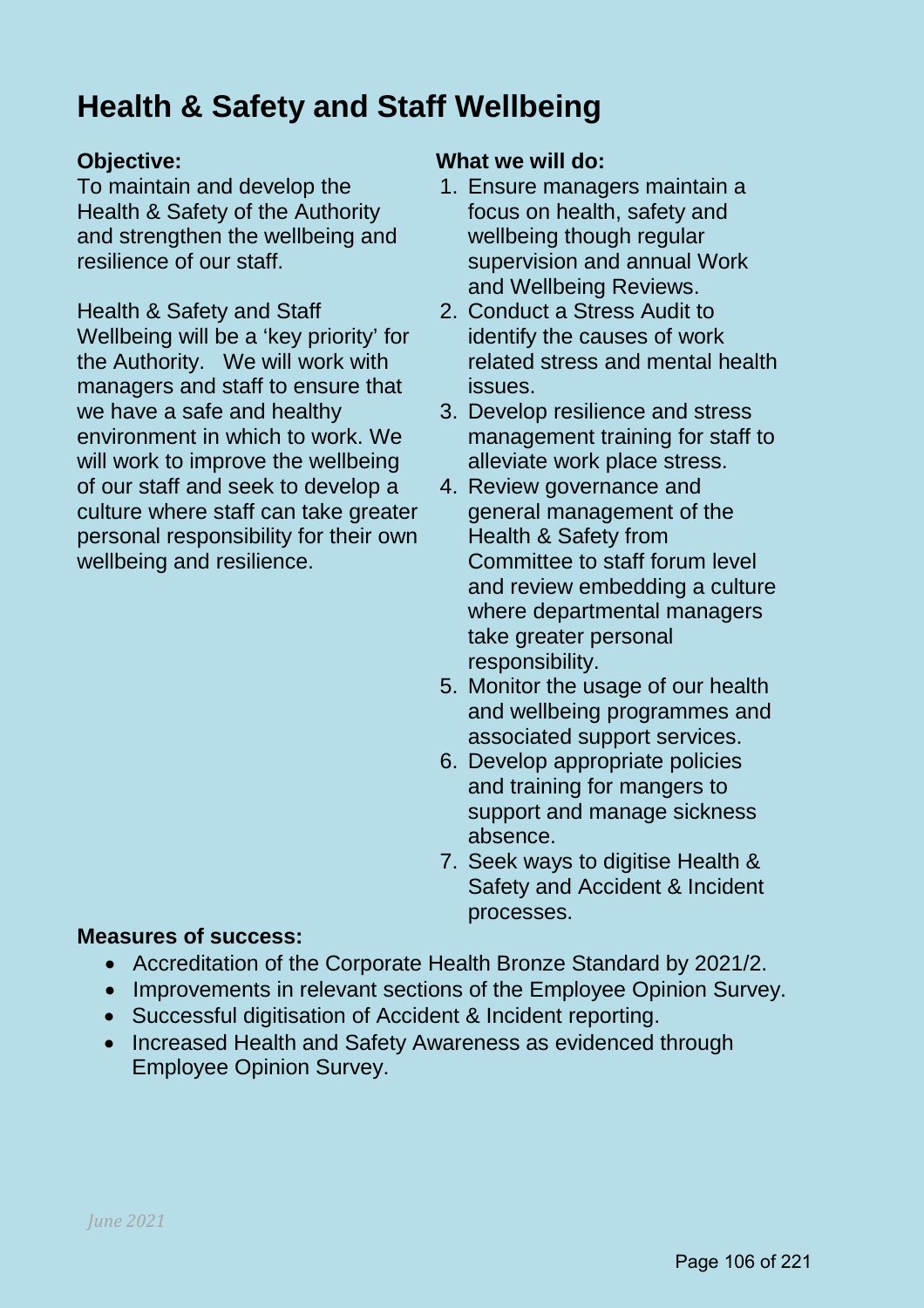## : **HR Operational Improvement**

To improve the operational effectiveness and delivery of HR services to staff and managers.

## **Objective:** What we will do:

- 1.Develop the right structure and resource to deliver a 'first class' service in Health & Safety, HR and Payroll.
- 2.Strengthen the alignment between HR and Payroll.
- 5.Deliver a timetable for new policy development and review.
- 6.Roll out Cezanne HR system and an improved HR website to encourage assisted self-service for staff and managers looking to access people related information.
- 7.Improve accessibility of HR information and advice.

## **Measures:**

- Key policy and procedural communications are accessible to all staff groups.
- Positive feedback on the new HR system.
- Regular HR Management reporting to Committee, Leadership and staff demonstrating progress and commitment to making PCNPA a 'great place to work'.
- Improved responsiveness and feedback from staff through Employee Opinion Survey.
- Increased delivery of automated processes and assisted self-service.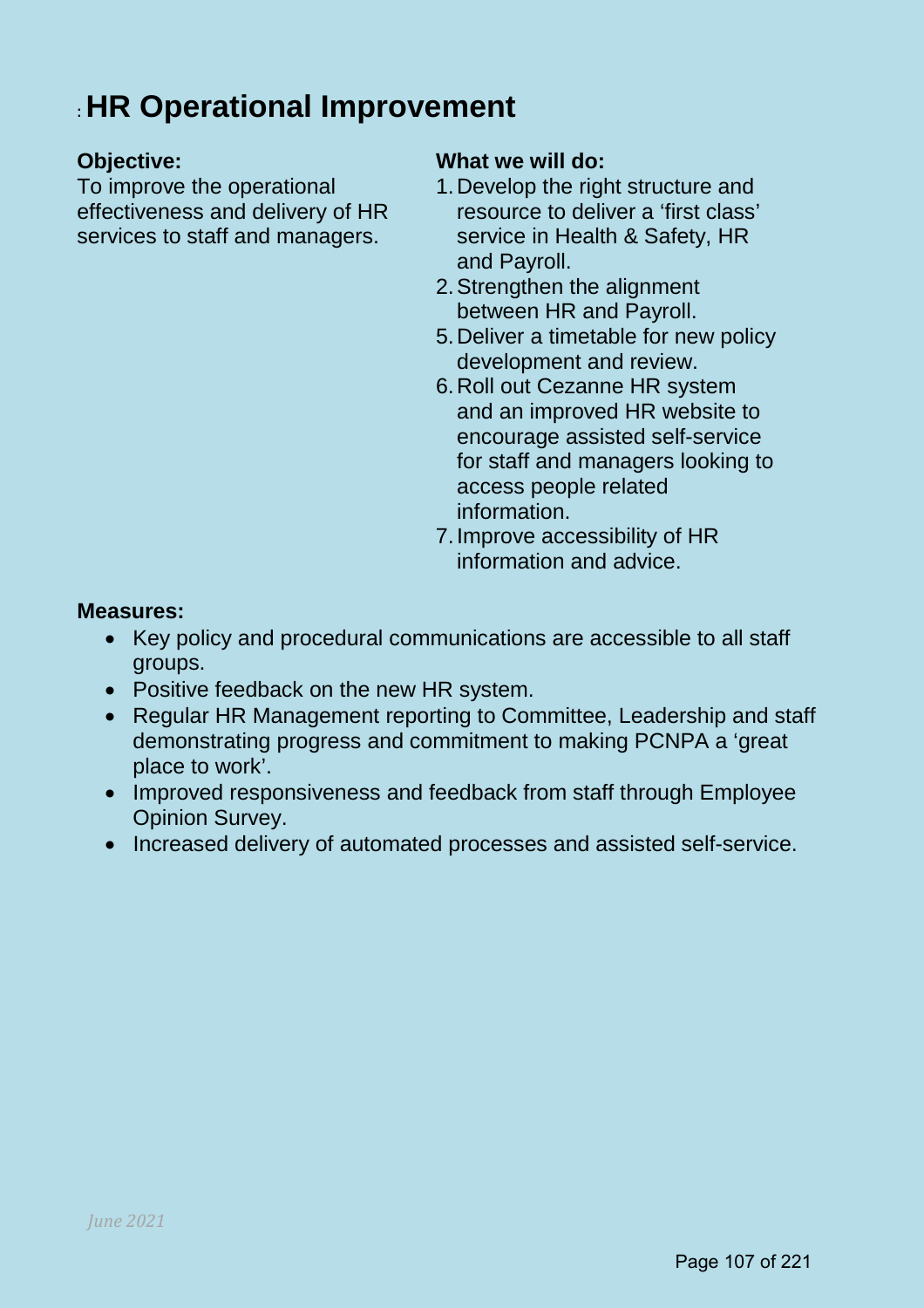## : **Engagement, Inclusion and Culture**

To develop a culture where all staff feel welcomed, respected, supported and valued.

Leadership will be at the heart of delivering an inclusive culture – this isn't about seniority – all employees will have a role to play in driving forward the agenda.

## **Objective: What we will do:**

- 1. Develop a set of Core Values that drive staff behaviours and are aligned to all HR policies.
- 2.Ensure that equality and diversity is embedded into all HR policies to fulfil the Authority's duties under the 2010 Equality Act.
- 3.Integrate Equality, Diversity and Inclusion training into Staff Induction, Customer Service training, and increasing awareness amongst all staff.
- 4.Accreditation of Level 1 Disability Confidence Scheme.
- 5.Deliver a plan for improving Employee Engagement incorporating feedback from 2020 EOS.

## **Measures:**

- Improved Employee Opinion Scores.
- Positive staff feedback from EDI training.
- Number of disabled individuals applying for Work Experience.
- Managers having informed and effective feedback conversations on performance and values as evidenced in Work and Wellbeing Reviews.